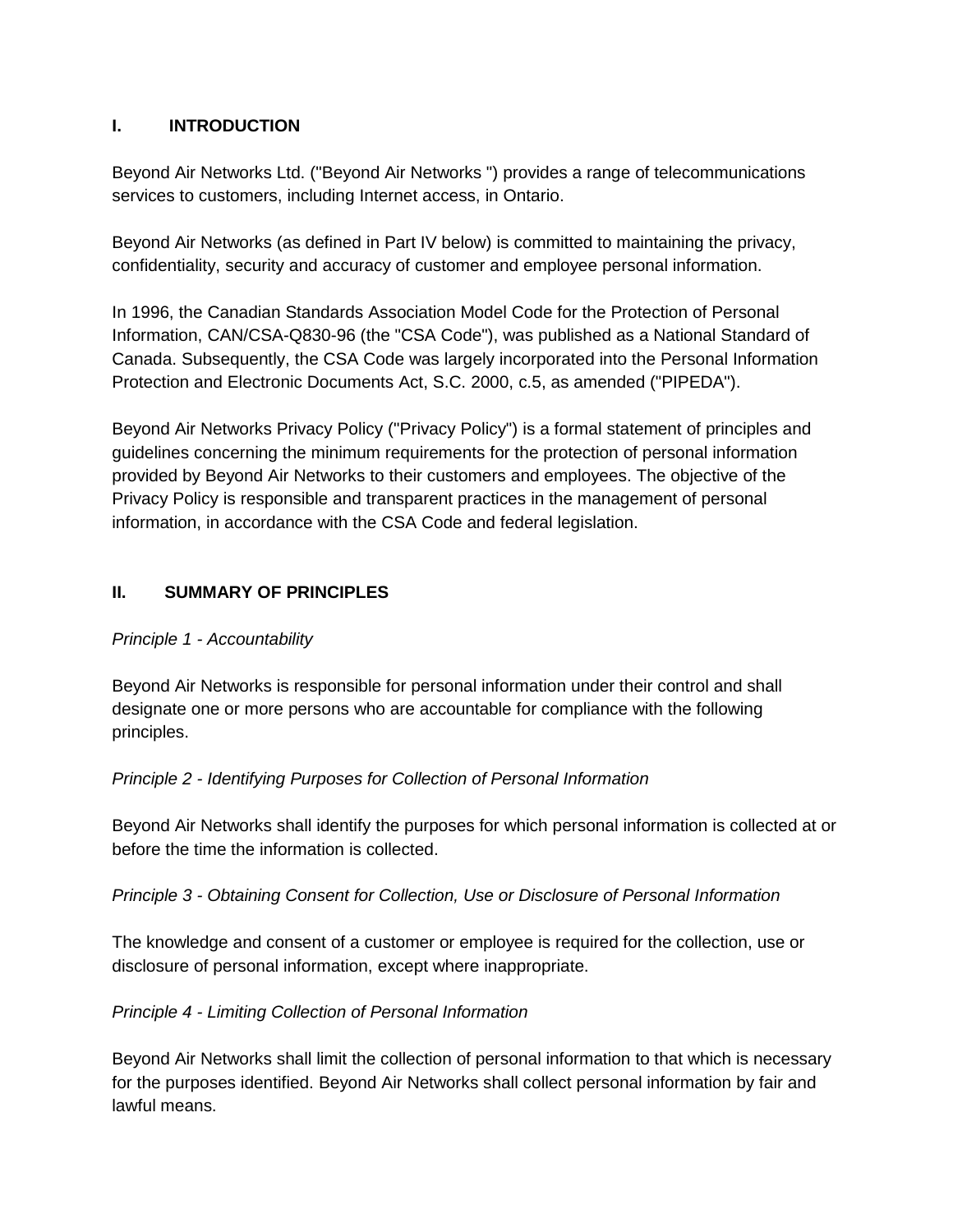## *Principle 5 - Limiting Use, Disclosure and Retention of Personal Information*

Beyond Air Networks shall not use or disclose personal information for purposes other than those for which it was collected, except with the consent of the individual or as required by law. Beyond Air Networks shall retain personal information only as long as necessary for the fulfillment of those purposes.

## *Principle 6 - Accuracy of Personal Information*

Personal information shall be as accurate, complete and up-to-date as is necessary for the purposes for which it is to be used.

## *Principle 7 - Security Safeguards*

Beyond Air Networks shall protect personal information by security safeguards appropriate to the sensitivity of the information.

## *Principle 8 - Openness Concerning Policies and Practices*

Beyond Air Networks shall make readily available to customers and employees specific information about their policies and practices relating to the management of personal information.

## *Principle 9 – Customer and Employee Access to Personal Information*

Beyond Air Networks shall inform a customer or employee of the existence, use and disclosure of his or her personal information upon request and shall give the individual access to that information. A customer or employee shall be able to challenge the accuracy and completeness of the information and to have it amended as appropriate.

## *Principle 10 - Challenging Compliance*

A customer or employee shall be able to address a challenge concerning compliance with the above principles to the designated person or persons accountable for Beyond Air Networks' compliance with the Privacy Policy.

# **III. SCOPE AND APPLICATION**

The ten principles that form the basis of the Privacy Policy are interrelated and Beyond Air Networks shall adhere to the ten principles as a whole. Each principle must be read in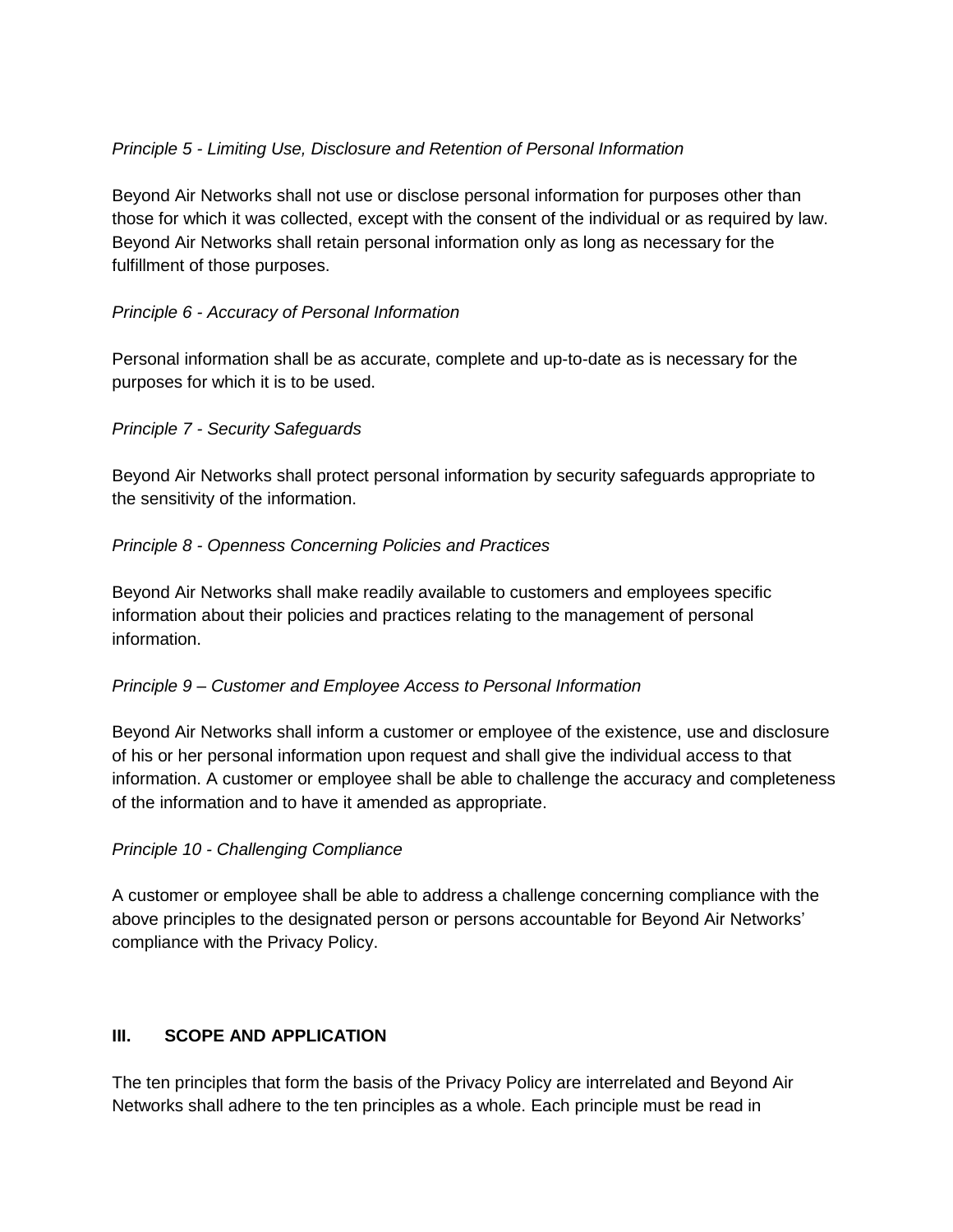conjunction with the accompanying commentary. As permitted by PIPEDA, the commentary in the Privacy Policy has been tailored to reflect personal information issues specific to Beyond Air Networks Ltd.

The scope and application of the Privacy Policy are as follows:

- The Privacy Policy applies to personal information about customers and employees of Beyond Air Networks that is collected, used or disclosed by the Beyond Air Networks.
- The Privacy Policy applies to the management of personal information in any form whether oral, electronic or written.
- The Privacy Policy does not impose any limits on the collection, use or disclosure of the following information by Beyond Air Networks:
	- (i) Information that is publicly available; or
	- (ii) The name, title or business address or telephone number of an employee of an organization.

The application of the Privacy Policy is subject to the requirements or provisions of any applicable legislation, regulations, tariffs or agreements, or the order or determination of any court or other lawful authority, including any applicable regulations, orders or determinations of the Canadian Radio-television and Telecommunications Commission.

## **IV. DEFINITIONS**

Collection - the act of gathering, acquiring, recording or obtaining personal information from any source, including third parties, by any means.

Beyond Air Networks - Beyond Air Networks Limited and its shareholders.

Consent - voluntary agreement with the collection, use and disclosure of personal information for defined purposes. Consent can be either express or implied and can be provided directly by the individual or by an authorized representative. Express consent can be given orally, electronically or in writing but is always unequivocal and does not require any inference on the part of Beyond Air Networks. Implied consent is consent that can reasonably be inferred from an individual's action or inaction.

Customer - an individual who uses, or applies to use, a Beyond Air Networks' products or services or otherwise provides personal information to a Beyond Air Networks Company in the course of a Beyond Air Networks' commercial activities.

Disclosure - making personal information available to a third party.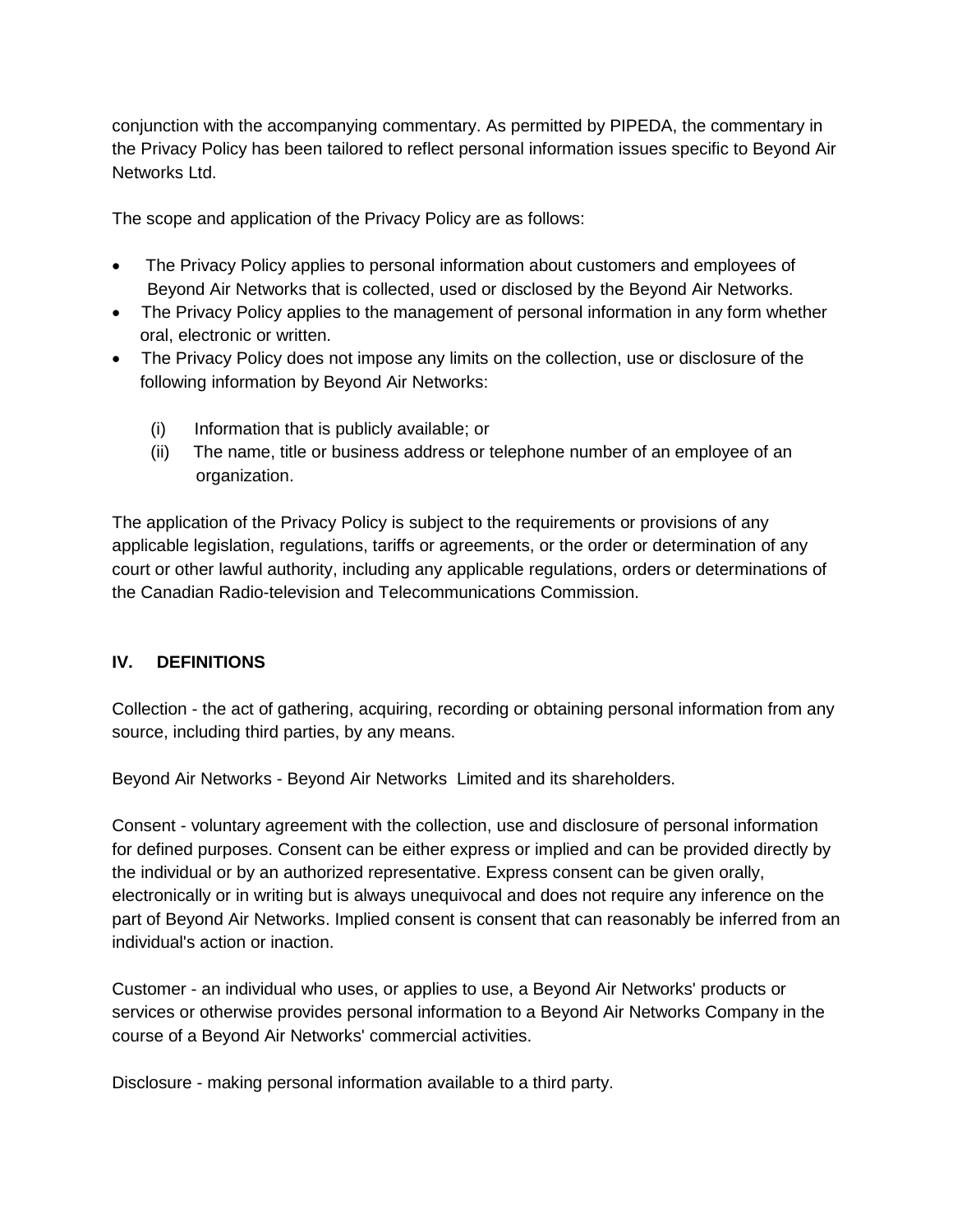Employee - an employee of Beyond Air Networks.

Personal information - information about an identifiable individual, but not aggregated information that cannot be associated with a specific individual. For a customer, such information includes a customer's credit information, billing records, service and equipment, and any recorded complaints. For an employee, such information includes information found in personal employment files, performance appraisals and medical and benefits information.

Third party - an individual other than the customer or his agent or an organization other than Beyond Air Networks.

Use - the treatment, handling, and management of personal information by Beyond Air Networks.

# **V. THE BEYOND AIR NETWORKS PRIVACY POLICY IN DETAIL**

## *Principle 1 - Accountability*

Beyond Air Networks are responsible for personal information under their control and shall designate one or more persons who are accountable for compliance with the following principles.

1.1 Responsibility for ensuring compliance with the provisions of the Privacy Policy rests with the senior management of Beyond Air Networks, which shall designate one or more persons to be accountable for compliance with the Privacy Policy. Other individuals within Beyond Air Networks may be delegated to act on behalf of the designated person(s) or to take responsibility for the day-to-day collection and processing of personal information.

1.2 Beyond Air Networks shall make known, upon request, the title of the person or persons designated to oversee Beyond Air Networks' compliance with the Privacy Policy.

1.3 Beyond Air Networks are responsible for personal information in their possession or control, including information that has been transferred to a third party for processing. Beyond Air Networks shall use appropriate means to provide a comparable level of protection while information is being processed by a third party (see Principle 7).

1.4 Beyond Air Networks have implemented policies and procedures to give effect to the Privacy Policy, including:

a) implementing procedures to protect personal information and to oversee Beyond Air Networks' compliance with the Privacy Policy;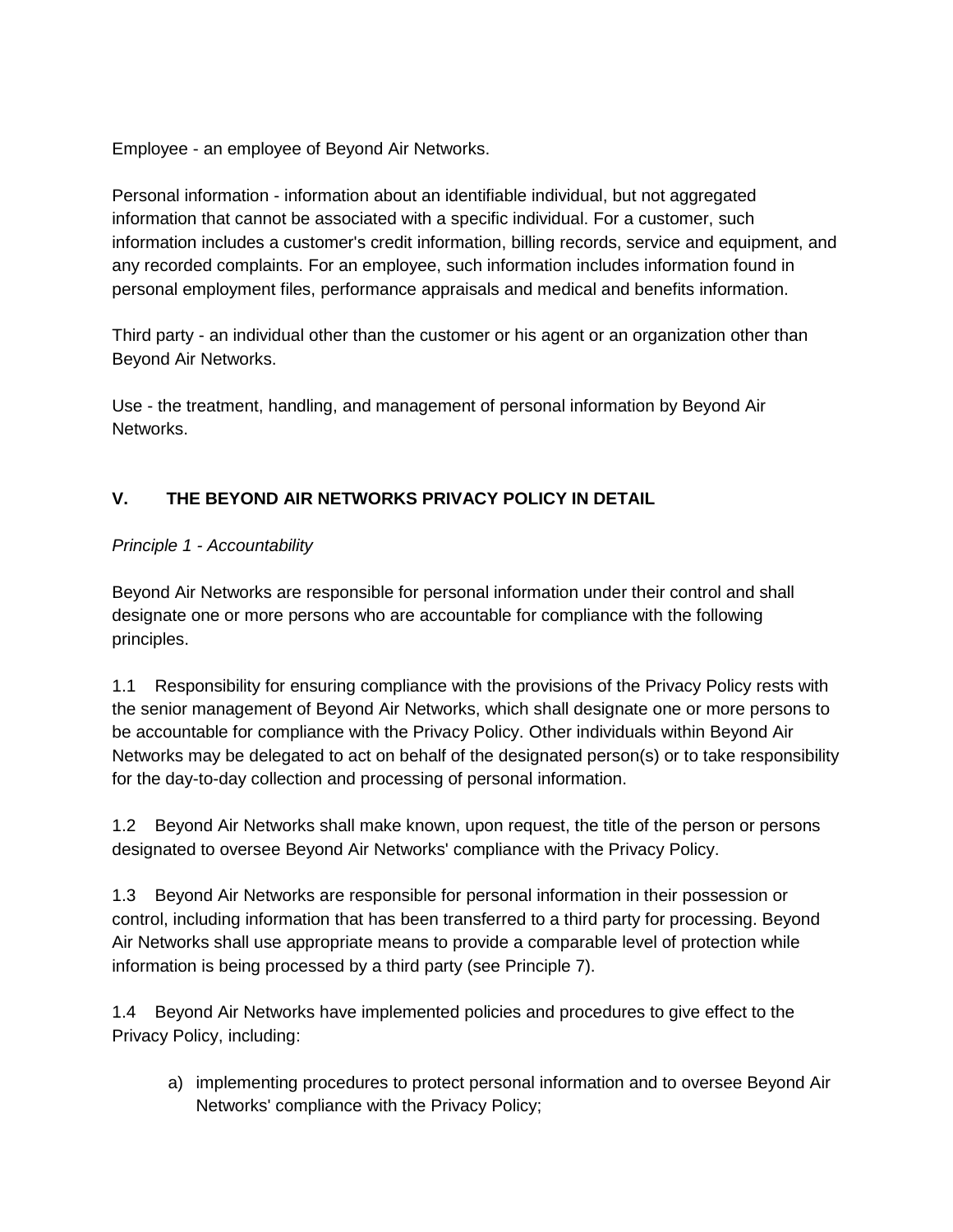- b) establishing procedures to receive and respond to inquiries or complaints;
- c) training and communicating to staff about the Beyond Air Networks' policies and practices; and
- d) developing public information to explain Beyond Air Networks' policies and practices.

## *Principle 2 - Identifying Purposes for Collection of Personal Information*

Beyond Air Networks shall identify the purposes for which personal information is collected at or before the time the information is collected.

- 2.1 Beyond Air Networks collect personal information only for the following purposes:
	- a) To establish and maintain responsible commercial relations with customers and to provide ongoing service;
	- b) To understand customer needs;
	- c) To develop, enhance, market or provide products and services;
	- d) To manage and develop their business and operations, including personnel and employment matters; and
	- e) To meet legal and regulatory requirements.

Further references to "identified purposes" mean the purposes identified in this Principle 2.1.

2.2 Beyond Air Networks shall specify orally, electronically or in writing the identified purposes to the customer or employee at or before the time personal information is collected. Upon request, persons collecting personal information shall explain these identified purposes or refer the individual to a designated person within Beyond Air Networks who shall explain the purposes.

2.3 Unless required by law, Beyond Air Networks shall not use or disclose, for any new purpose, personal information that has been collected without first identifying and documenting the new purpose and obtaining the consent of the customer or employee.

2.4 As members of the public browse the website beyondair.ca or other websites of Beyond Air Networks ("Sites"), advertising cookies will be placed on the users' computers so that Beyond Air Networks can understand consumer interests. "Cookies" are small information packets that a website creates which are stored on the hard drive of a user's computer by the user's browser software. Beyond Air Networks use cookies to track and collect information relating to use of the Sites by the public. The display advertising partner, hen enables Beyond Air Networks to present users of the Sites with retargeted advertising on other sites based on the users' previous interaction with the Sites. The techniques employed by and their advertising partners do not collect personal information such as user names, email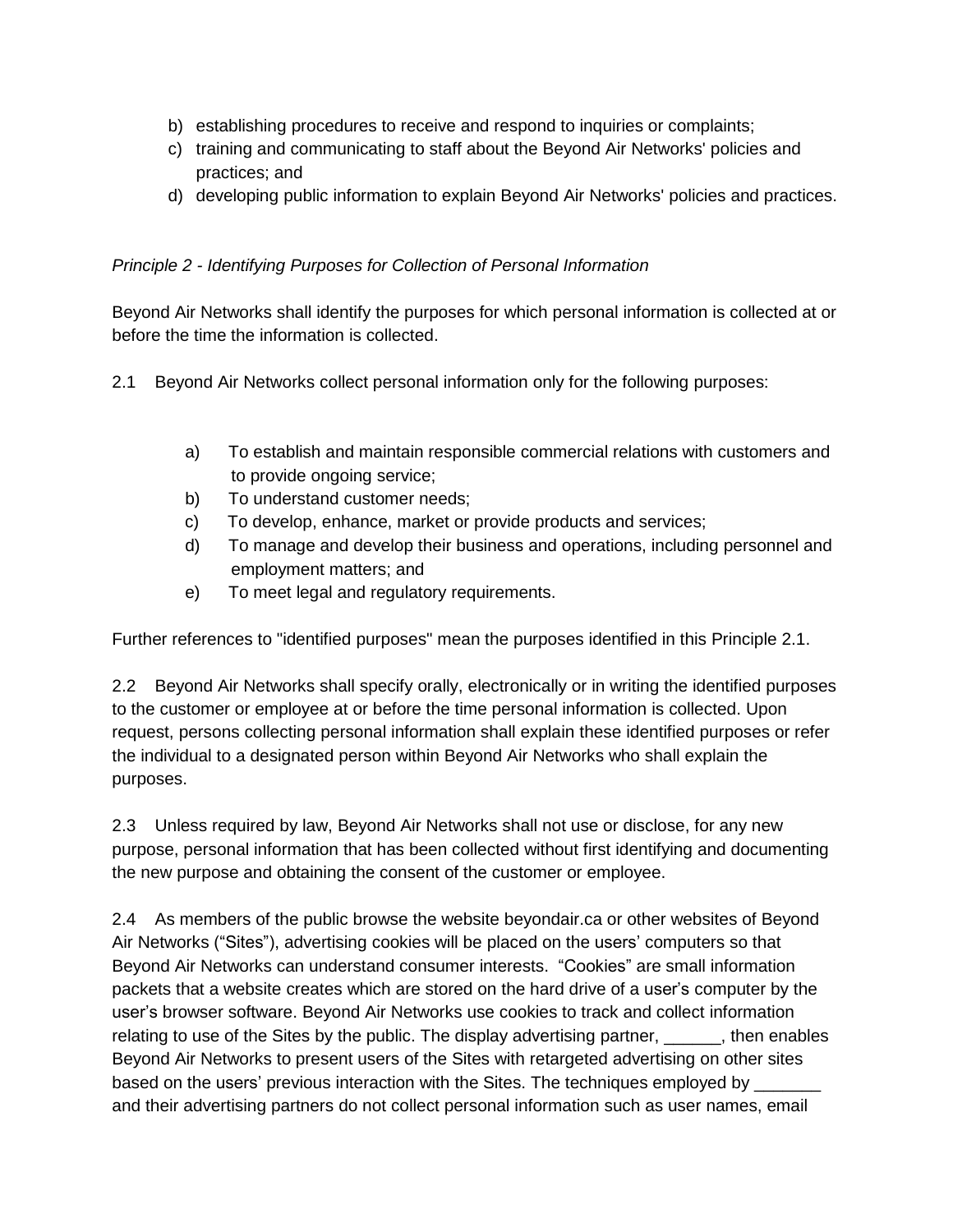addresses, postal addresses or telephone numbers. Members of the public can visit this [page](http://www.networkadvertising.org/choices/) to opt out of \_\_\_\_\_ and their partners' targeted advertising.

### *Principle 3 - Obtaining Consent for Collection, Use or Disclosure of Personal Information*

The knowledge and consent of a customer or employee is required for the collection, use or disclosure of personal information, except where inappropriate.

3.1 In certain circumstances personal information can be collected, used or disclosed without the knowledge and consent of the individual. For example, Beyond Air Networks may collect or use personal information without knowledge or consent if it is clearly in the interests of the individual and consent cannot be obtained in a timely way, such as when the individual is a minor, seriously ill or mentally incapacitated.

Beyond Air Networks may also collect, use or disclose personal information without knowledge or consent if seeking the consent of the individual might defeat the purpose of collecting the information such as in the investigation of a breach of an agreement or a contravention of a federal or provincial law.

Beyond Air Networks may also use or disclose personal information without knowledge or consent in the case of an emergency where the life, health or security of an individual is threatened.

Beyond Air Networks may disclose personal information without knowledge or consent to a lawyer representing the Beyond Air Networks, to collect a debt, to comply with a subpoena, warrant or other court order, or as may be otherwise required by law.

3.2 In obtaining consent, Beyond Air Networks shall use reasonable efforts to ensure that a customer or employee is advised of the identified purposes for which personal information will be used or disclosed. Purposes shall be stated in a manner that can be reasonably understood by the customer or employee.

3.3 Generally, Beyond Air Networks shall seek consent to use and disclose personal information at the same time they collect the information. However, Beyond Air Networks may seek consent to use and disclose personal information after it has been collected but before it is used or disclosed for a new purpose.

3.4 Beyond Air Networks will require customers to consent to the collection, use or disclosure of personal information as a condition of the supply of a product or service only if such collection, use or disclosure is required to fulfill the identified purposes.

3.5 In determining the appropriate form of consent, Beyond Air Networks shall take into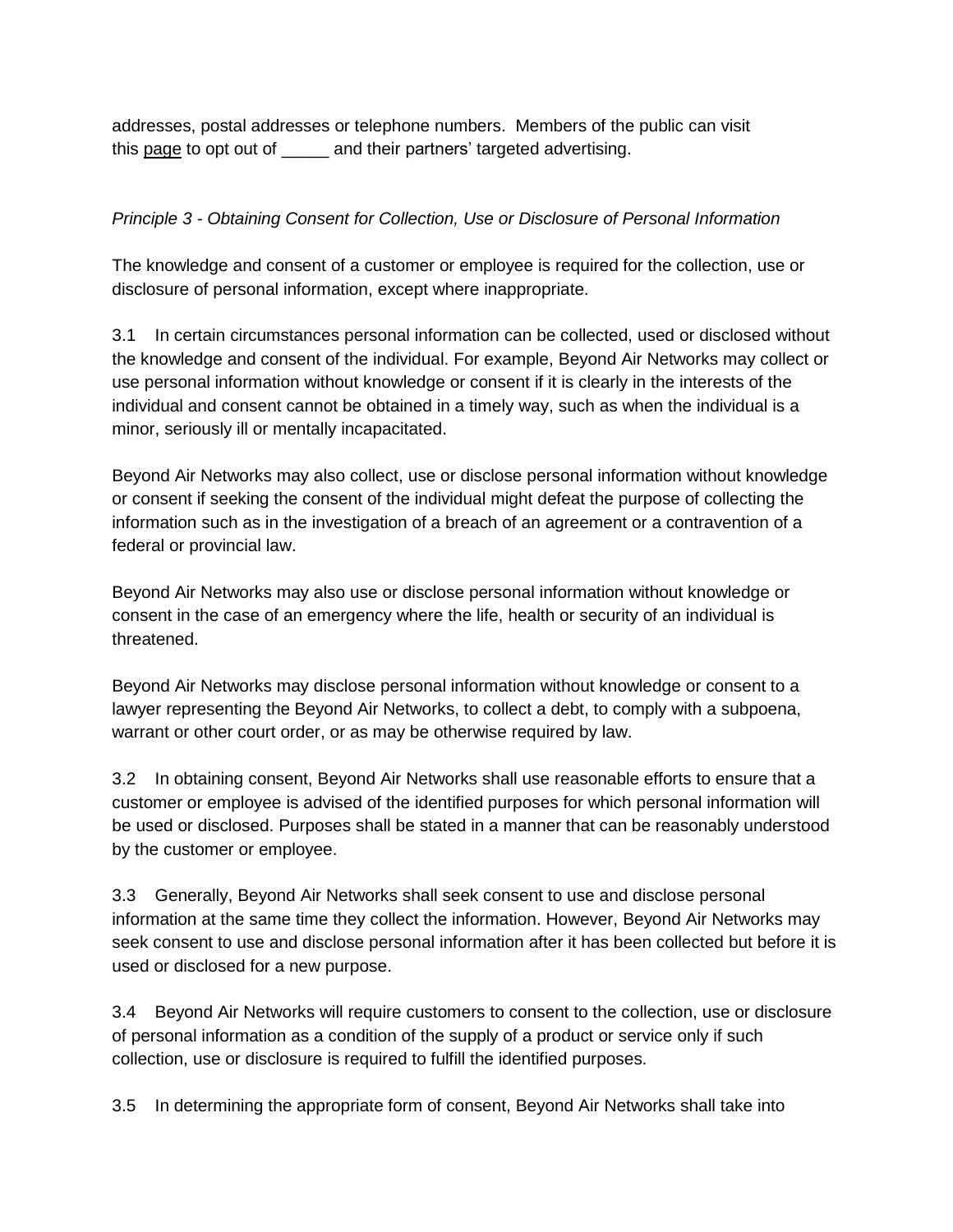account the sensitivity of the personal information and the reasonable expectations of their customers and employees.

3.6 In general, the use of products and services by a customer, or the acceptance of employment or benefits by an employee, constitutes implied consent for Beyond Air Networks to collect, use and disclose personal information for all identified purposes.

3.7 A customer or employee may withdraw consent at any time, subject to legal or contractual restrictions and reasonable notice. Customers and employees may contact Beyond Air Networks for more information regarding the implications of withdrawing consent.

## *Principle 4 - Limiting Collection of Personal Information*

Beyond Air Networks shall limit the collection of personal information to that which is necessary for the purposes identified. Beyond Air Networks shall collect personal information by fair and lawful means.

4.1 Beyond Air Networks collect personal information primarily from their customers or employees.

4.2 Beyond Air Networks may also collect personal information from other sources including credit bureaus, employers or personal references, or other third parties that represent that they have the right to disclose the information.

# *Principle 5 - Limiting Use, Disclosure and Retention of Personal Information*

Beyond Air Networks shall not use or disclose personal information for purposes other than those for which it was collected, except with the consent of the individual or as required by law. Beyond Air Networks shall retain personal information only as long as necessary for the fulfillment of those purposes.

5.1 In certain circumstances personal information can be collected, used or disclosed without the knowledge and consent of the individual. (See Principle 3.1)

5.2 In addition, Beyond Air Networks may disclose a customer's personal information to:

- a) another telecommunications services provider for the efficient and effective provision of telecommunications services;
- b) an entity involved in supplying the customer with communications or communications directory related services;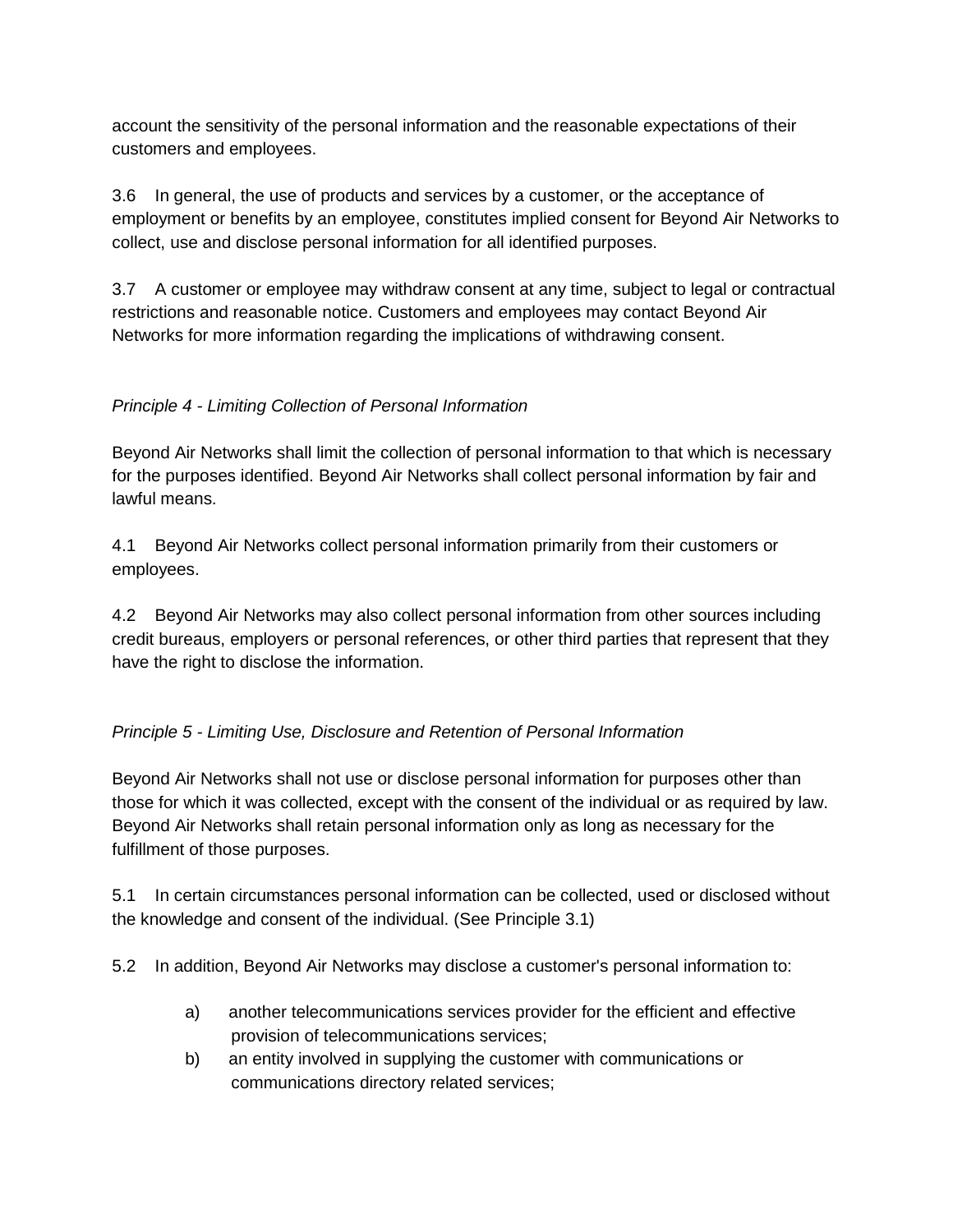- c) another entity for the development, enhancement, marketing or provision of any of the products or services of Beyond Air Networks;
- d) an agent retained by Beyond Air Networks in connection with the collection of the customer's account;
- e) credit grantors and reporting agencies;
- f) a person who, in the reasonable judgment of Beyond Air Network , is seeking the information as an agent of the customer; and
- g) a third party or parties, where the customer consents to such disclosure or disclosure is required by law.
- 5.3 Beyond Air Networks may disclose personal information about their employees:
	- a) for normal personnel and benefits administration;
	- b) in the context of providing references regarding current or former employees in response to requests from prospective employers, to the extent that such references are granted at all; or
	- c) where disclosure is required by law.

5.4 Only those employees of Beyond Air Networks who require access for business reasons, or whose duties reasonably so require, are granted access to personal information about customers and employees.

5.5 Beyond Air Networks shall keep personal information only as long as it remains necessary or relevant for the identified purposes or as required by law. Depending on the circumstances, where personal information has been used to make a decision about a customer or employee, Beyond Air Networks shall retain, for a period of time that is reasonably sufficient to allow for access by the customer or employee, either the actual information or the rationale for making the decision.

5.6 Beyond Air Networks shall maintain reasonable and systematic controls, schedules and practices for information and records retention and destruction which apply to personal information that is no longer necessary or relevant for the identified purposes or required by law to be retained. Such information shall be destroyed, erased or made anonymous.

## *Principle 6 - Accuracy of Personal Information*

Personal information shall be as accurate, complete and up-to-date as is necessary for the purposes for which it is to be used.

6.1 Personal information used by Beyond Air Networks shall be sufficiently accurate, complete and up-to-date to minimize the possibility that inappropriate information may be used to make a decision about a customer or employee.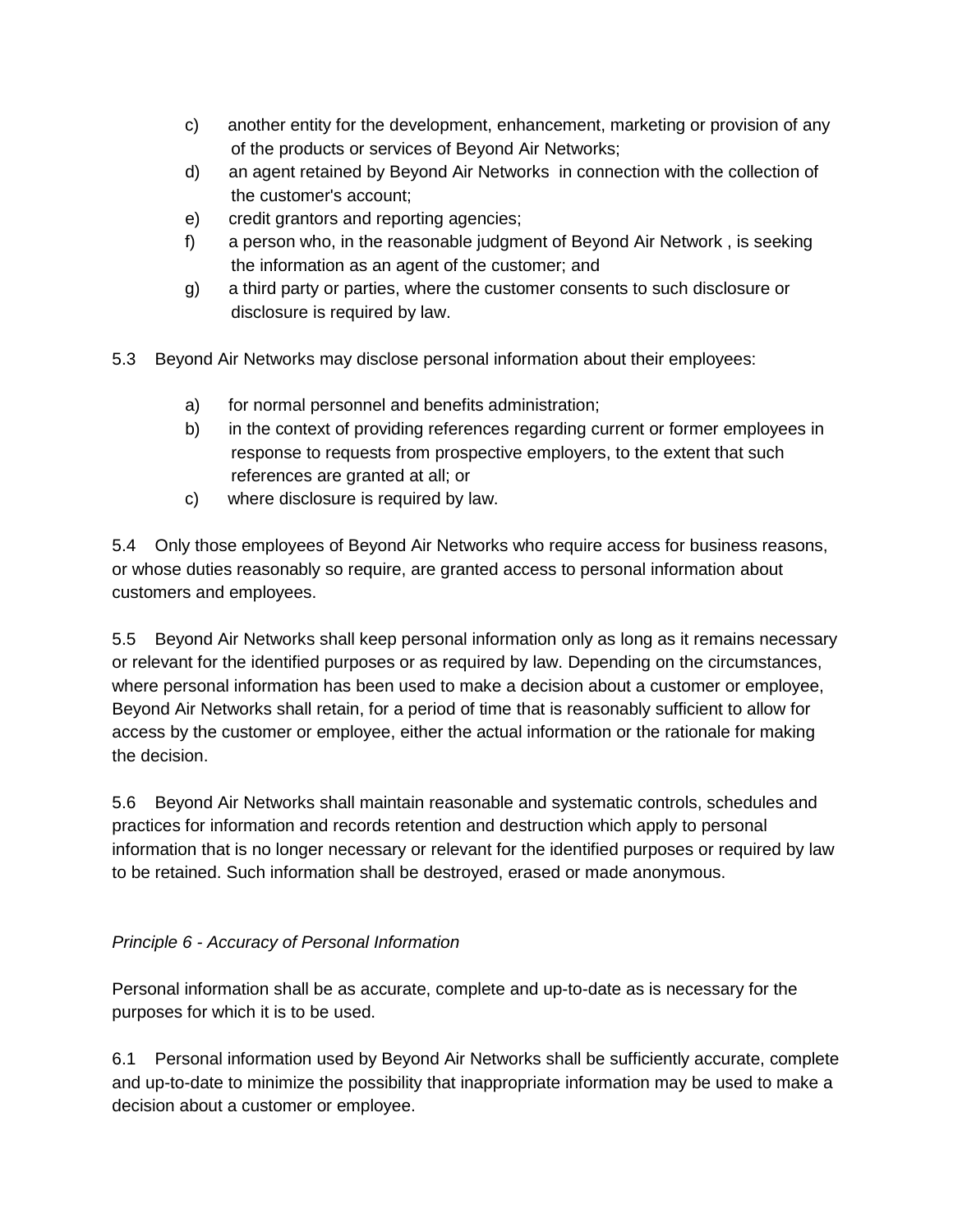6.2 Beyond Air Networks shall update personal information about customers and employees as and when necessary to fulfill the identified purposes or upon notification by the individual.

## *Principle 7 - Security Safeguards*

Beyond Air Networks shall protect personal information by security safeguards appropriate to the sensitivity of the information.

7.1 Beyond Air Networks shall protect personal information against such risks as loss or theft, unauthorized access, disclosure, copying, use, modification or destruction, through appropriate security measures. Beyond Air Networks shall protect the information regardless of the format in which it is held.

7.2 Beyond Air Networks shall protect personal information disclosed to third parties by contractual agreements stipulating the confidentiality of the information and the purposes for which it is to be used.

7.3 All employees of Beyond Air Networks with access to personal information shall be required as a condition of employment to respect the confidentiality of personal information.

## *Principle 8 - Openness Concerning Policies and Practices*

Beyond Air Networks shall make readily available to customers and employees specific information about their policies and practices relating to the management of personal information.

8.1 Beyond Air Networks shall make information about their policies and practices easy to understand, including:

- a) The title and address of the person or persons accountable for Beyond Air Networks' compliance with the Privacy Policy and to whom inquiries or complaints can be forwarded;
- b) The means of gaining access to personal information held by Beyond Air Networks; and
- c) A description of the type of personal information held by Beyond Air Networks, including a general account of its use.
- 8.2 Beyond Air Networks shall make available information to help customers and employees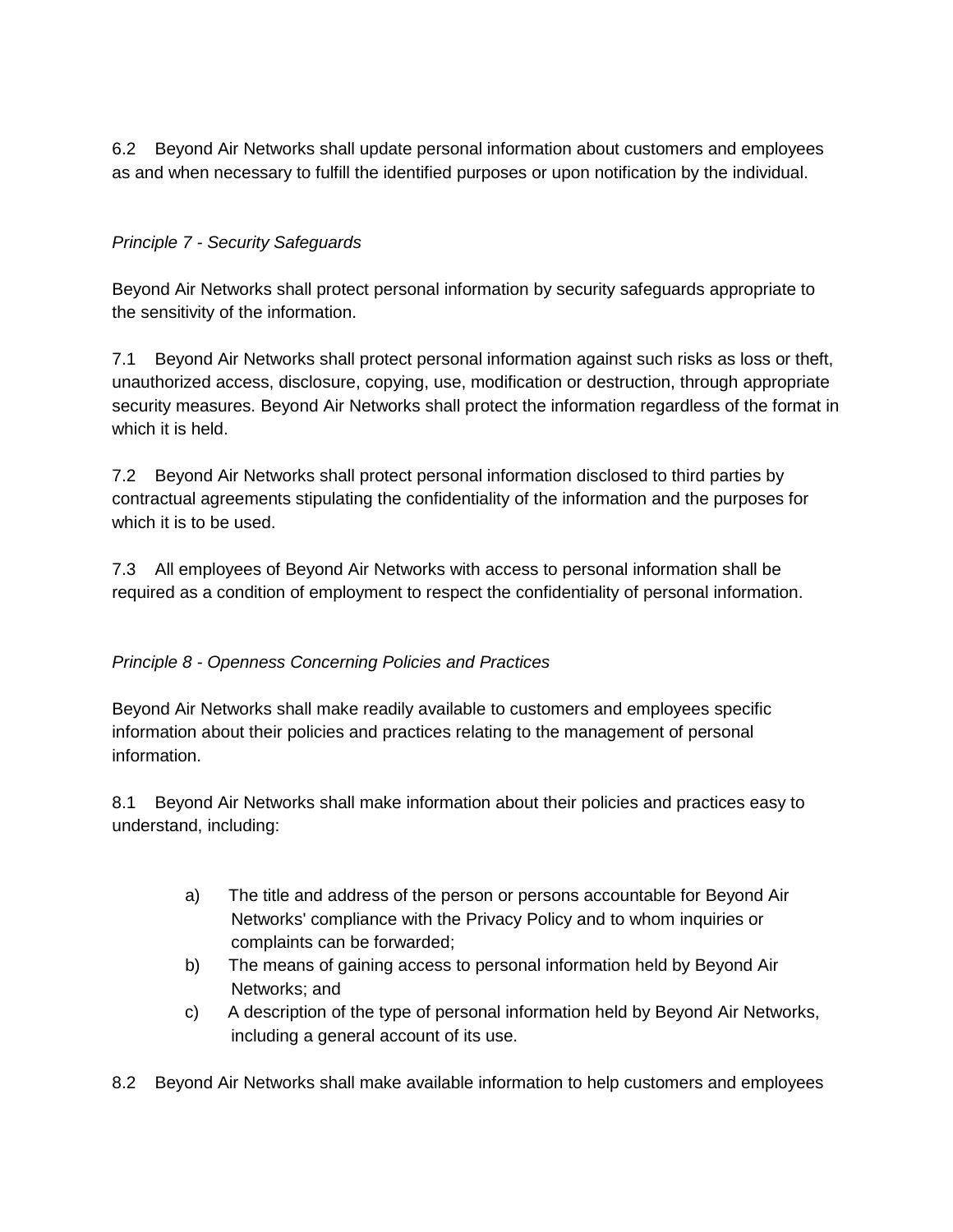exercise choices regarding the use of their personal information and the privacy-enhancing services available from Beyond Air Networks.

### *Principle 9 - Customer and Employee Access to Personal Information*

Beyond Air Networks shall inform a customer or employee of the existence, use and disclosure of his or her personal information upon request and shall give the individual access to that information. A customer or employee shall be able to challenge the accuracy and completeness of the information and to have it amended as appropriate.

9.1 Upon request, Beyond Air Networks shall afford to a customer or an employee a reasonable opportunity to review the personal information in the individual's file. Personal information shall be provided in understandable form within a reasonable time and at minimal or no cost to the individual.

9.2 In certain situations, Beyond Air Networks may not be able to provide access to all of the personal information that they hold about a customer or employee. For example, Beyond Air Networks may not provide access to information if doing so would likely reveal personal information about a third party or could reasonably be expected to threaten the life or security of another individual. Also, Beyond Air Networks may not provide access to information if disclosure would reveal confidential commercial information, if the information is protected by solicitor-client privilege, if the information was generated in the course of a formal dispute resolution process, or if the information was collected in relation to the investigation of a breach of an agreement or a contravention of a federal or provincial law. If access to personal information cannot be provided, Beyond Air Networks shall provide the reasons for denying access upon request.

9.3 Upon request, Beyond Air Networks shall provide an account of the use and disclosure of personal information and, where reasonably possible, shall state the source of the information. In providing an account of disclosure, Beyond Air Networks shall provide a list of organizations to which it may have disclosed personal information about the individual when it is not possible to provide an actual list.

9.4 In order to safeguard personal information, a customer or employee may be required to provide sufficient identification information to permit Beyond Air Networks to account for the existence, use and disclosure of personal information and to authorize access to the individual's file. Any such information shall be used only for this purpose.

9.5 Beyond Air Networks shall promptly correct or complete any personal information found to be inaccurate or incomplete. Any unresolved differences as to accuracy or completeness shall be noted in the individual's file. Where appropriate, Beyond Air Networks shall transmit to third